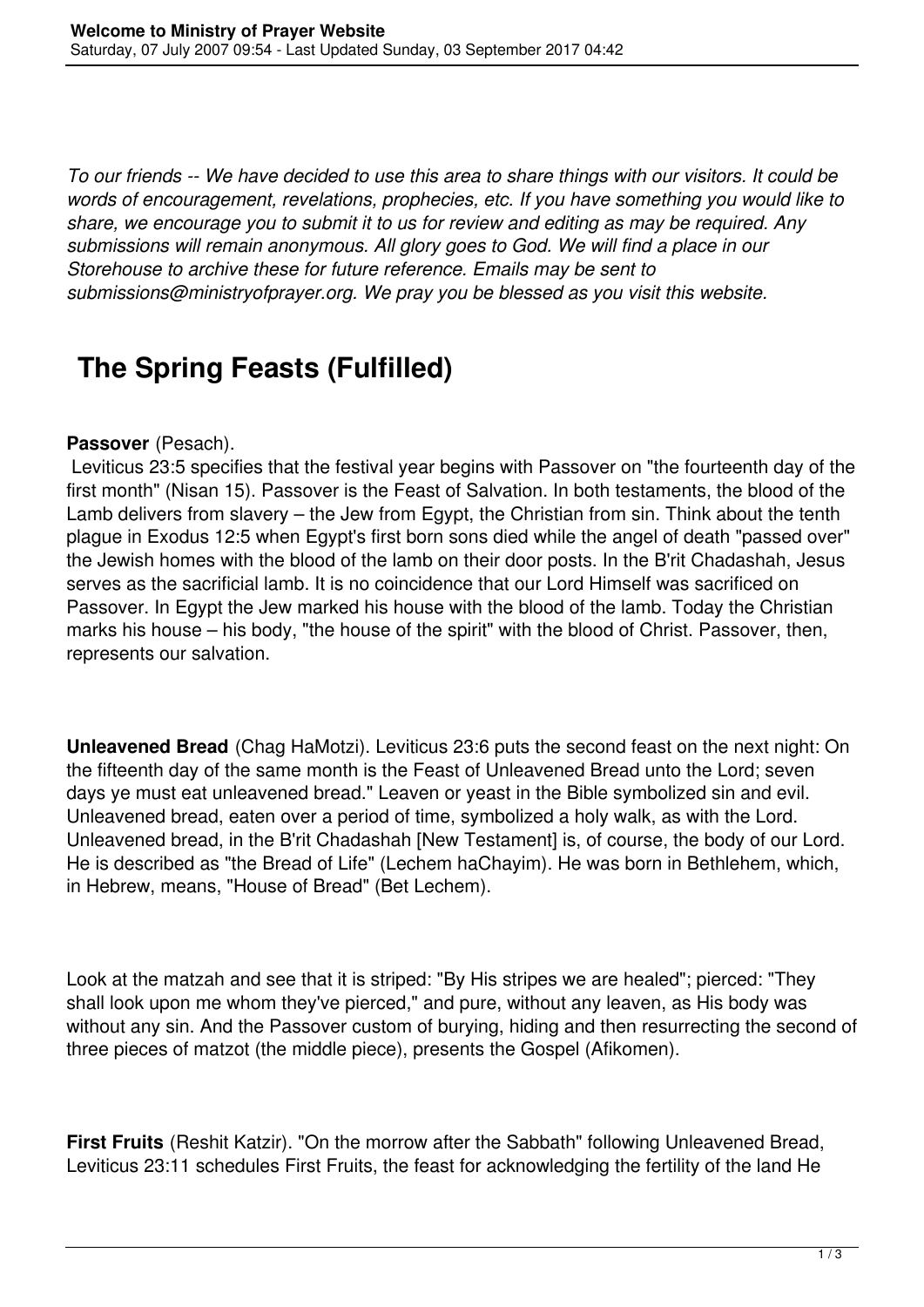gave the Israelites. They were to bring the early crops of their spring planting and "wave the sheaf before the Lord." The modern church has come to call this feast Easter," named after Ishtar, the pagan goddess of fertility. We continue to revere objects of fertility such as the rabbit and the egg, but the First Fruits celebration was to be over God's replanting of the earth in the spring. Today this feasts celebrates the resurrection of the Lord on First Fruits, which indeed occurred (plus, eventually, the resurrection of the entire Church!)

**Pentecost** (Shavu'ot). Leviticus 23:16 says, "Even unto the morrow after the seventh sabbath shell ye number fifty days; and ye shall offer a new meat offering unto the Lord." In late May or early June, Shavu'ot marked the summer harvest. Leviticus 23:17 requires an offering of two loaves of bread, baked with leaven. These loaves symbolize the church being comprised of both Jew and Gentile.

A review of the first four [spring] feasts reveals that Yeshua was crucified on Pesach, buried on Unleavened Bread, raised on First Fruits and sent the Ruach Hakkodesh on Shavu'ot. Because we have not yet seen the fulfillment of feast number five - Trumpets - we remain under the orders of Shavu'ot.

## **Fall Feasts (Unfulfilled)**

The **Feast of Trumpets** occurs in September. This jump in time from the Feast of Pentecost in May or June seems to represent the Church Age in God's planning, since the trumpet unquestionably represents the Rapture of the Church. The trumpet was the signal for the field workers to come into the Temple. The high priest actually blew the trumpet so that the faithful would stop harvesting to worship. Now, when the trumpet sounds in accordance with 1 Corinthians 15:51-3, living believers will cease their harvest and rise from the earth. The Church will be taken out of the world.

**Atonement** (Yom Kippur). Leviticus 23:27 provides a day of confession, the highest of holy days. "Also on the tenth day of this seventh month there shall be a Day of Atonement: it shall be an holy convocation unto you; and ye shall afflict your souls, and offer an offering made by fire unto the Lord." This is the one feast that is not fulfilled by the church, because the Church owes no atonement. The Church is not innocent, of course, but it is exonerated. The Day of Atonement will be fulfilled in a wonderful way when the Lord returns at His Second Coming.

**Tabernacles** (Sukkot). Leviticus 23:34 says, "The fifteenth day of this seventh month shall be